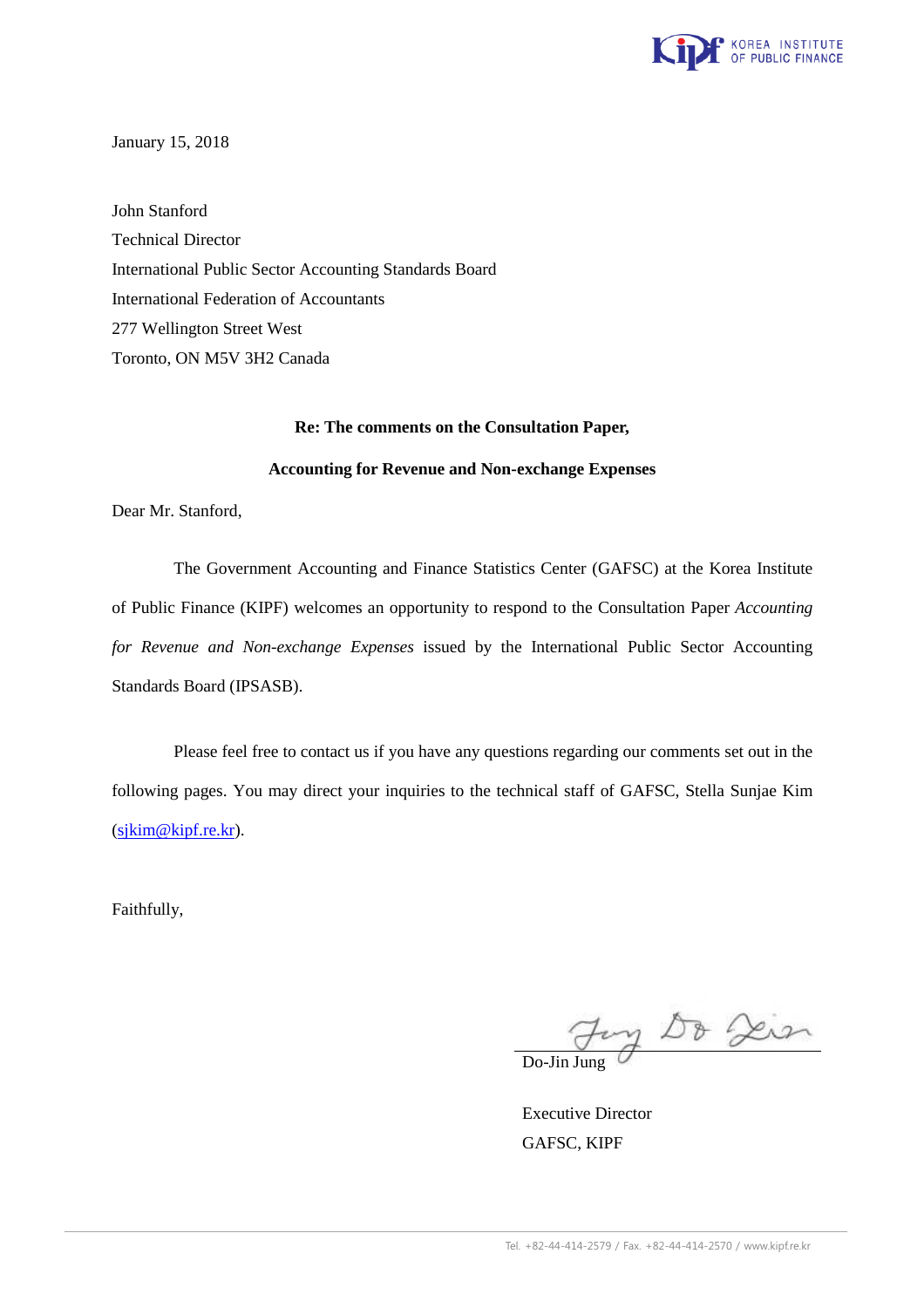

# **Preliminary View 1 (following paragraph 3.8)**

The IPSASB considers that it is appropriate to replace IPSAS 9, *Revenue from Exchange Transactions* and IPSAS 11, *Construction Contracts* with an IPSAS primarily based on IFRS 15, *Revenue from Contracts with Customers*. Such an IPSAS will address Category C transactions that:

- (a) Involve the delivery of promised goods or services to customers as defined in IFRS 15; and
- (b) Arise from a contract (or equivalent binding arrangement) with a customer which establishes performance obligations.

Do you agree with the IPSASB's Preliminary View 1? If not, please give your reasons.

### [Our comments] We agree to the IPSASB's view point.

### **Preliminary View 2 (following paragraph 3.9)**

Because Category A revenue transactions do not contain any performance obligations or stipulations, the IPSASB considers that these transactions will need to be addressed in an updated IPSAS 23.

Do you agree with the IPSASB's Preliminary View 2? If not, please give your reasons.

# [Our comments] We agree to the IPSASB's view.

# **Specific Matter for Comment 1 (following paragraph 3.10)**

Please provide details of the issues that you have encountered in applying IPSAS 23, together with an indication of the additional guidance you believe is needed in an updated IPSAS 23 for:

- (a) Social contributions; and/or
- (b) Taxes with long collections periods.

IF you believe that there are further areas where the IPSASB should consider providing additional guidance in an updated IPSAS 23, please identify these and provide details of the issues that you have encountered, together with an indication of the additional guidance you believe is needed.

[Our comments] No comments at this point.

# **Preliminary View 3 (following paragraph 4.64)**

The IPSASB considers that Category B transactions should be accounted for using the Public Sector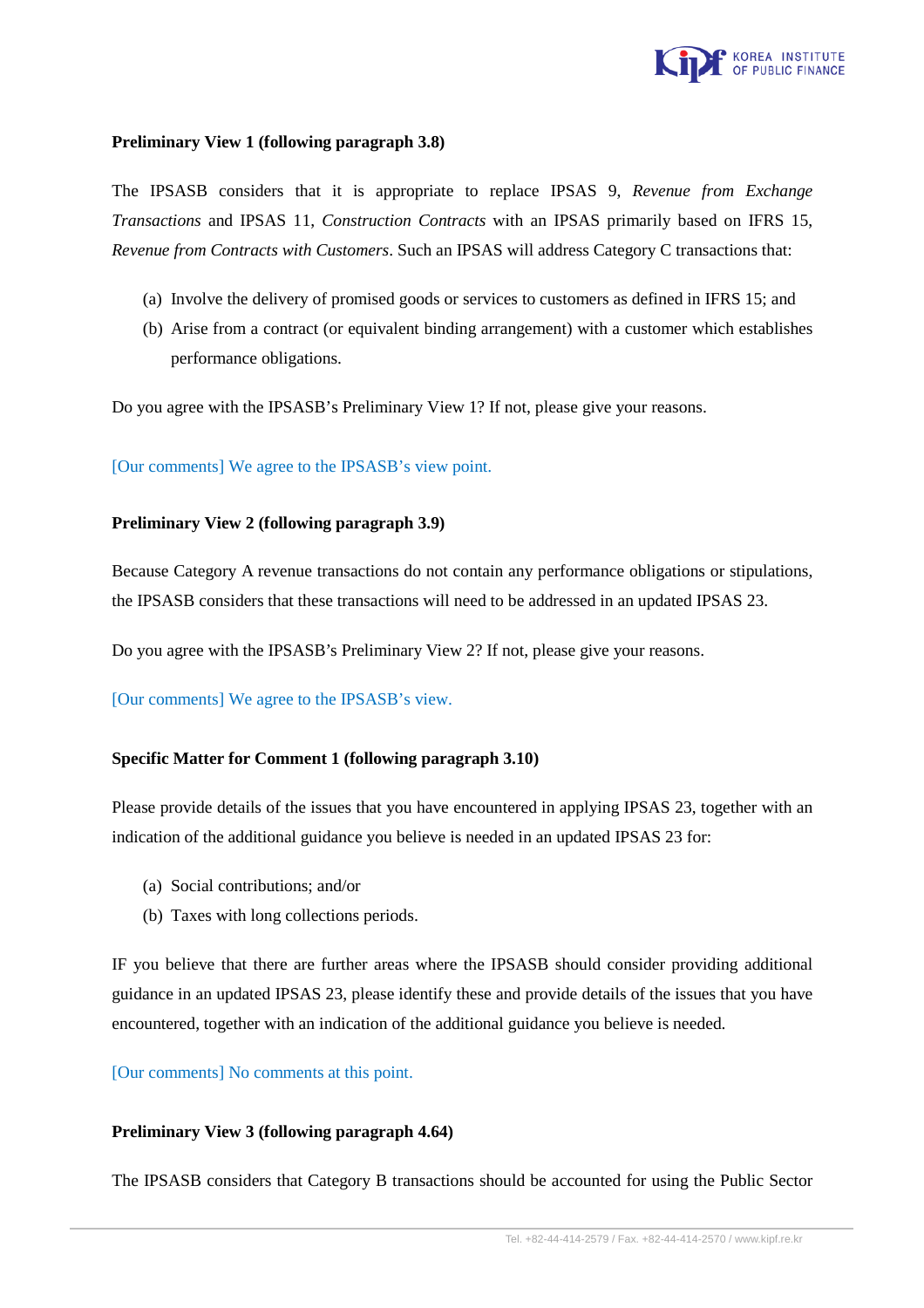

Performance Obligation Approach.

Do you agree with the IPSASB's Preliminary View 3? If not, please give your reasons.

[Our comments] We agree to IPSASB's view. We believe that the PSPOA is a good method by which relevance and reliability of public sector financial information can be improved. However, because it may be very difficult for preparers to identify binding arrangements and performance obligations effectively, the IPSASB may need to come up with an alternative approach in such cases.

# **Specific Matter for Comment 2 (following paragraph 4.64)**

The IPSASB has proposed broadening the requirements in the IFRS 15 five-step approach to facilitate applying a performance obligation approach to Category B transactions for the public sector. These five steps are as follows:

- Step  $1$  Identify the binding arrangement (paragraph  $4.29 4.35$ )
- Step 2 Identify the performance obligation (paragraph  $4.36 4.46$ )
- Step  $3$  Determine the consideration (paragraph  $4.47 4.50$ )
- Step  $4 -$  Allocate the consideration (paragraph  $4.51 4.54$ )
- Step 5 Recognize revenue (paragraph 4.55 4.58)

Do you agree with the proposals on how each of the IFRS 15 five-steps could be broadened?

If not, please explain your reasons.

[Our comments] We agree to IPSASB's view.

# **Specific Matter for Comment 3 (following paragraph 4.64)**

If the IPSASB were to implement Approach 1 and update IPSAS 23 for Category B transactions, which option do you favor for modifying IPSAS 23 for transactions with time requirements (but no other stipulations):

- (a) Option (b) Require enhanced display/disclosure;
- (b) Option  $(c)$  Classify time requirements as a condition:
- (c) Option (d) Classify transfers with time requirements as other obligations; or
- (d) Option (e) Recognize transfers with time requirements in net assets/equity and recycle through the statement of financial performance.

Please explain your reasons.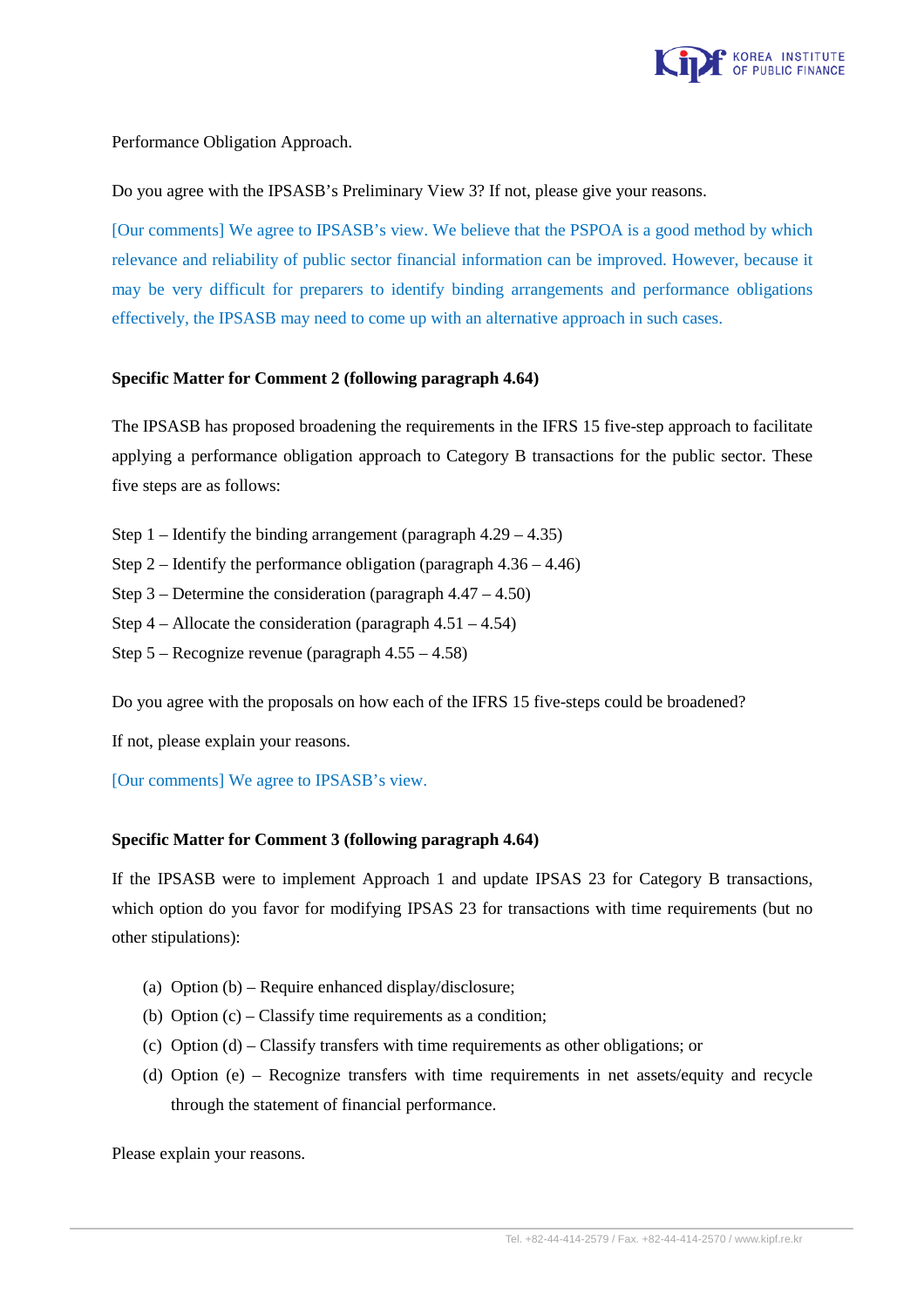

[Our comments] No comments at this point.

## **Specific Matter for Comment 4 (following paragraph 4.64)**

Do you consider that the option that you have identified in SMC 3 should be used in combination with Approach 1 Option (a) – Provide additional guidance on making the exchange/non-exchange distinction?

- (a) Yes
- (b) No

Please explain your reasons.

[Our comments] No comments at this point.

### **Preliminary View 4 (following paragraph 5.5)**

The IPSASB considers that accounting for capital grants should be explicitly addressed within IPSAS. Do you agree with the IPSASB's Preliminary View 4? If not please give your reasons.

[Our comments] No comments at this point.

### **Specific Matter for Comment 5 (following paragraph 5.5)**

- (a) Has the IPSASB identified the main issues with capital grants? If you think that there are other issues with capital grants, please identify them.
- (b) Do you have any proposals for accounting for capital grants that the IPSASB should consider? Please explain your issues and proposals.

[Our comments] No comments at this point.

#### **Specific Matter for Comment 6 (following paragraph 5.9)**

Do you consider that the IPSASB should:

- (a) Retain the existing requirements for services in-kind, which permit, but do not require recognition of services in-kinds; or
- (b) Modify requirements to require services in-kinds that meet the definition of an asset to be recognized in the financial statements provided that they can be measured in a way that achieves the qualitative characteristics and takes account of the constraints on information; or
- (c) An alternative approach.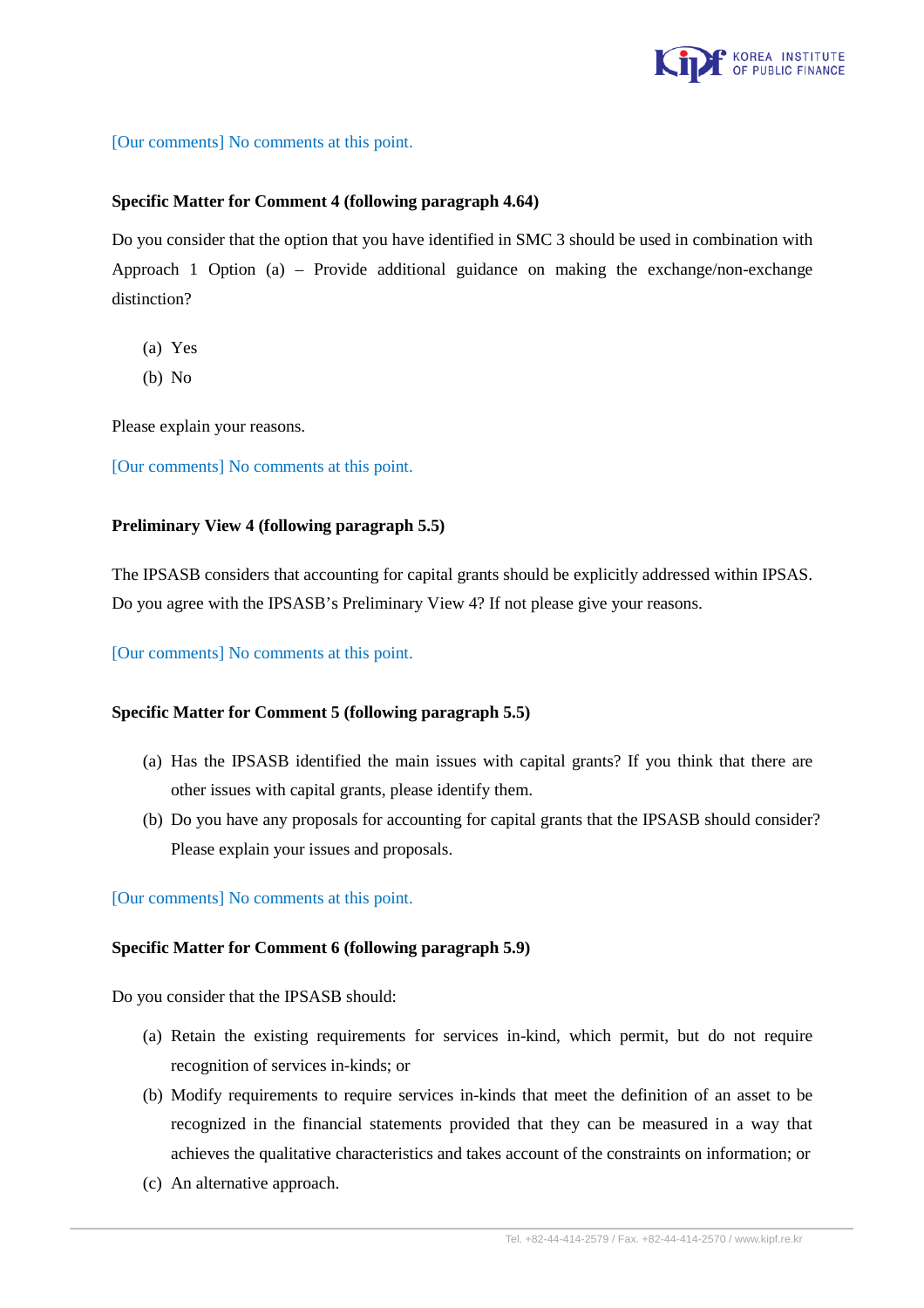

Please explain your reasons. If you favor an alternative approach please identify that approach and explain it.

[Our comments] No comments at this point.

## **Preliminary View 5 (following paragraph 6.37)**

The IPSASB is of the view that non-exchange transactions related to universally accessible services and collective services impose no performance obligations on the resource recipient. These nonexchange transactions should therefore be accounted for under The Extended Obligating Event Approach.

Do you agree with the IPSASB's Preliminary View 5? If not, please give your reasons.

[Our comments] We agree to the IPSASB's view.

### **Preliminary View 6 (following paragraph 6.39)**

The IPSASB is of the view that, because there is no obligating event related to non-exchange transactions for universally accessible services and collective services, resources applied for these types of non-exchange transactions should be expensed as services are delivered.

Do you agree with the IPSASB's Preliminary View 6? If not, please give your reasons.

[Our comments] We agree to the IPSASB's view.

# **Preliminary View 7 (following paragraph 6.42)**

The IPSASB is of the view that where grants, contributions and other transfers contain either performance obligations or stipulations they should be accounted for using the PSPOA which is the counterpart to the IPSASB's preferred approach for revenue.

Do you agree with the IPSASB's Preliminary View 7? If not, please give your reasons.

[Our comments] We agree to the IPSASB's view. Since the PSPOA is applicable for Category B revenue transactions, we view that it is appropriate to apply the PSPOA for non-exchange expenses with performance obligations. A platform needs to be provided for the exchange of information between resource providers and resource recipients about the results of obligations performed.